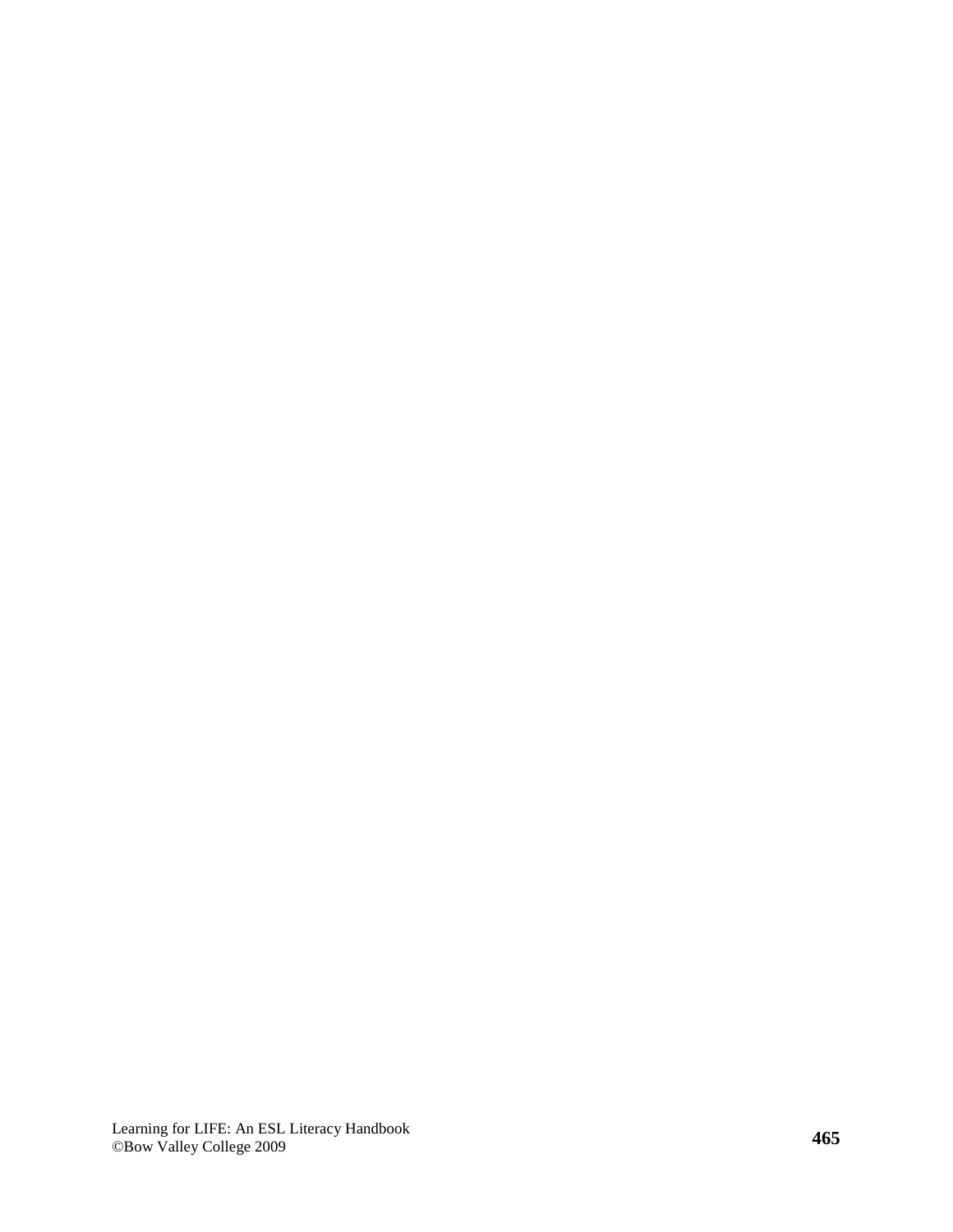## Works Cited

- Achren, A., & Williams, A. (2006). *Fact Sheet: Learners with low literacy in the AMEP .*  Retrieved Jan 30, 2009, from http://www.ameprc.mq.edu.au/docs/fact\_sheets/08Teachingissues.pdf
- Alberta Human Resources and Employment. (2005). An overview of immigration to Alberta. Retrieved Jan. 13, 2009, from http://employment.alberta.ca/documents/WIA/WIA-IM\_imm\_Alberta.pdf
- Alexander, C. (2008). *Literacy matters: A call for action.* Retrieved Sept. 11, 2008, from [www.nald.ca/library/research/litmat/litmat.pdf](http://www.nald.ca/library/research/litmat/litmat.pdf)
- ALTEC. (2008). Creating and Editing Your Rubric. In RubiStar: Create Rubrics for your Project-Based Learning Activities. Retrieved June 10, 2013, from http://rubistar.4teachers.org/index.php?screen=CustomizeTemplate&bank\_rubric\_id=15§ ion\_id=6&
- Anderson, L., & Seabrook de Vargas, D. (2003). *ESL resource package for Alberta communities.*  Calgary, AB: Bow Valley College.
- Andrews, H. (2005). Tips for teaching ESL beginners and pre-literate adults. *The Internet TESL Journal, 10*. Retrieved Nov. 27, 2008, from http://iteslj.org/Techniques/Andrews-Beginners.htm
- Angelo, T. (1995). Reassessing (and defining) assessment. *The AAHE Bulletin 48*(2), pp. 7-9.
- Arciszewska-Russo, B. (2003). *Teaching adult ESL literacy: A study circle facilitator's guide.*  Retrieved Dec. 5, 2008, from http://www.iu13.org/aded\_sepdc\_ESLsctD.pdf
- Asher, J. J. (1995). *Ideas for excellence*. Retrieved Jan. 23, 2009, from http://www.tprworld.com/ideas\_excellence.html
- Auerbach, E. R. (1997). *Making meaning, making change: Participatory curriculum development for adult ESL literacy.* McHenry, IL: Center for Applied Linguistics.
- Auerbach, E., Barahona, B., Midy, J., Vaquerano F., Zambrano, A., & Arnaud, J. (1996). *Adult ESL/literacy from the community to the community: A guidebook for participatory literacy training.* Philadelphia, PA: Lawrence Erlbaum.
- Bassano, S. (1994). *First class reader: An integrated skills approach to literacy.* Burlingame, CA: Alta.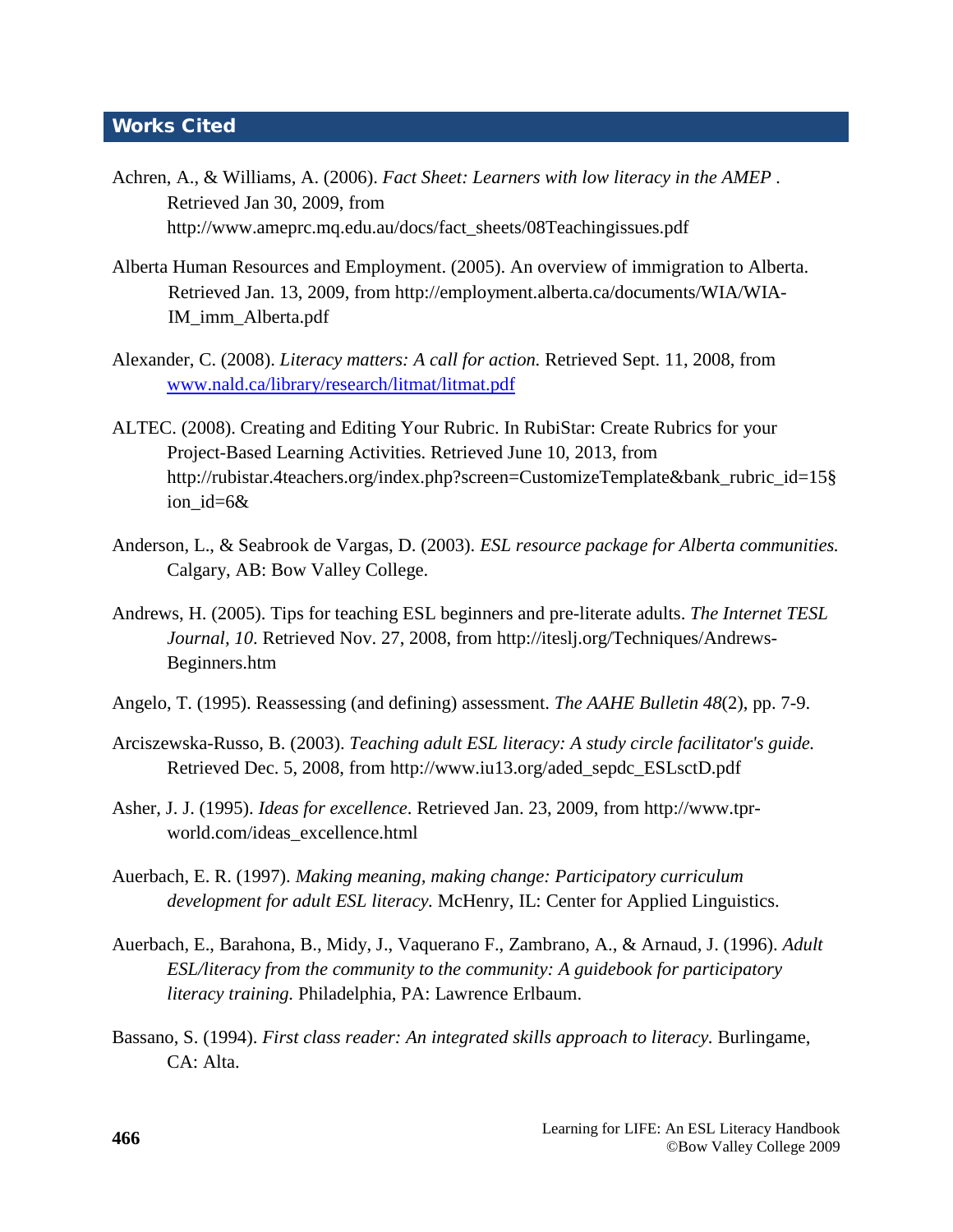Bates, S. (1997). *Amazing Canadian Newspaper Stories.* Don Mills, ON: Prentice-Hall.

- Bell, J., & Burnaby, B. (1984). *A handbook for ESL literacy.* Toronto, ON: OISE.
- Berish, L., & Thibaudeau, S. (1997). *Canadian Concepts 3* (2<sup>nd</sup> ed.) Don Mills, ON: Prentice-Hall.
- Berish, L., & Thibaudeau, S. (1997). *Canadian Concepts 4* (2<sup>nd</sup> ed.) Don Mills, ON: Prentice-Hall.
- Berish, L., & Thibaudeau, S. (1998). *Canadian Concepts 5* (2<sup>nd</sup> ed.) Don Mills, ON: Prentice-Hall.
- Blanton, L. (1990). *Talking adult ESL students into writing: Building on oral fluency to promote literacy.* ERIC Digest. (ERIC Document Reproduction Service No. ED321622). Retrieved from ERIC database.
- Bloom, M., Campbell, A., & Gagnon, N. (2001). Breaching the barriers to workplace literacy: Phase 1 report. *Overcoming barriers: Effective strategies for enhancing employee literacy and learning in the workplace.* Ottawa, ON: Conference Board of Canada.
- Boree, C. G. (2006). *Personality theories: Jean Piaget.* Retrieved Jan. 27, 2009, from http://webspace.ship.edu/cgboer/piaget.html.
- Bow Valley College. (2000). *Demographics, needs and programming for ESL literacy learners.*  Calgary, AB: Author.
- Bow Valley College. (2002a). *The ABCs of practical literacy*. Calgary, AB: Author.
- Bow Valley College. (2002b). *Content-based literacy instruction program.* Calgary, AB: Author.
- Bow Valley College. (2002c). *Effective ESL literacy instruction: A content-based approach*. Calgary, AB: Author.
- Bow Valley College. (2003). *Effective post high school programming: Evaluating the needs of immigrant youth with literacy issues.* Calgary, AB: Author
- Bow Valley College (n. d). *Pilot project: Individualized literacy instruction: Instructor's orientation manual.* Calgary, AB: Author.
- Bow Valley College. (n. d.). *Bridge program student survival guide: Making connections.*  Calgary, AB: Author.
- Brendel, S. (1997). *Kitchen Math.* Edmonton: Grass Roots Press.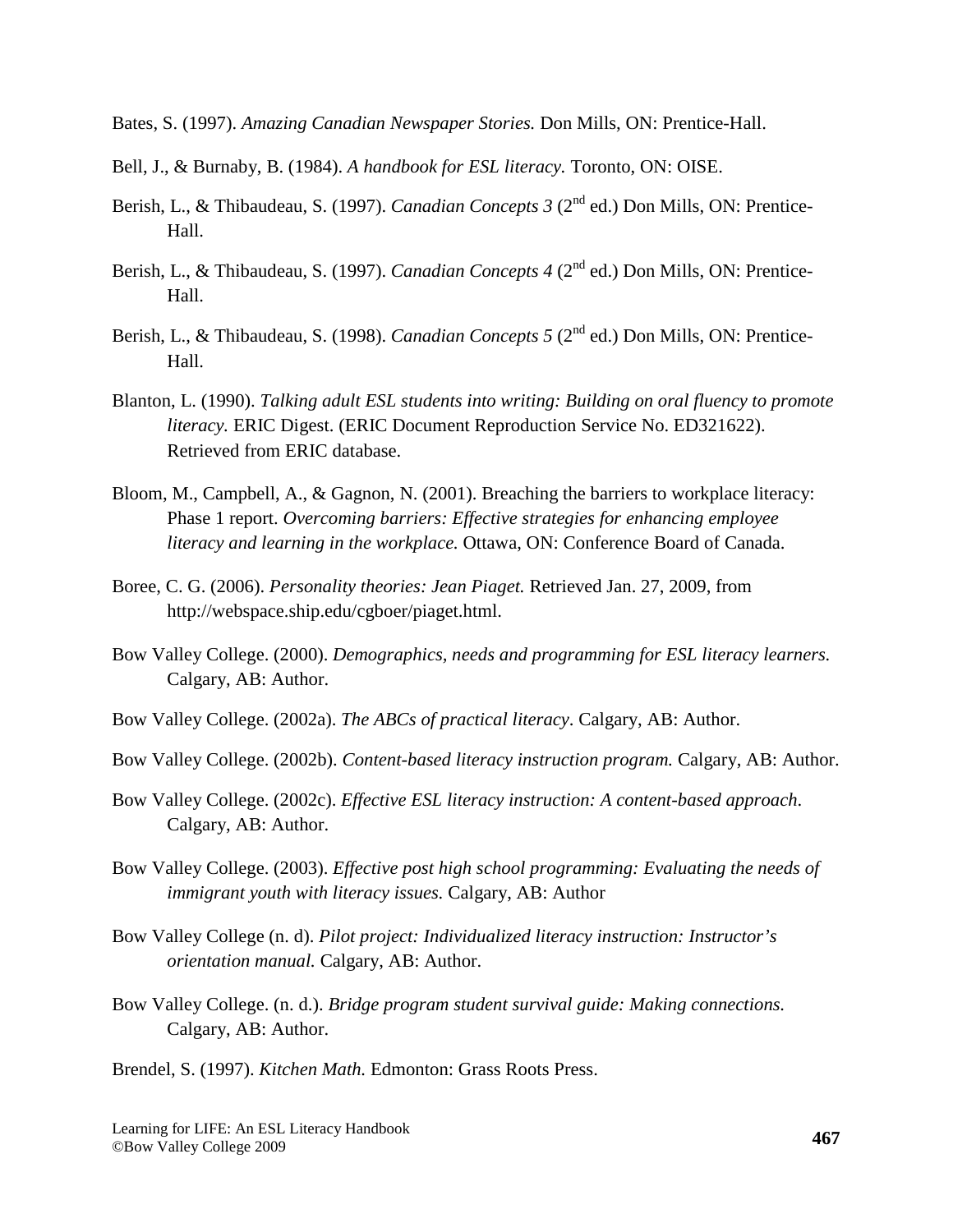- Brod, S. (1999). *What non-readers or beginning readers need to know: Performance-based ESL adult literacy.* Retrieved Jul. 17, 2008, from http://www.springinstitute.org/Files/whatnonreaders2.pdf
- Broukal, M. (2000). *What a life! Stories of amazing people.* White Plains, NY: Addison-Wesley.
- Broukal, M. (2002). *Weaving it together* (2<sup>nd</sup> ed.). Boston: Heinle.
- Broukal, M. (2004). *What a world! Amazing stories from around the globe.* White Plains, NY: Longman.
- Brown, M., & Hayes, H. (2001). Professional reading circles: Towards a collaborative model for lifelong learning. *International Journal of Learning 7* .
- Burke, K. (2005). *How to assess authentic learning.* Thousand Oaks, CA: Corwin.
- Burgoyne, U., & Hull, O. (2007). *Classroom management strategies to address the needs of Sudanese refugee learners.* Adelaide, SA: NCVER.
- Burt, M., Peyton, J. K., & Adams, R. (2003). *Reading and adult English language learners: A reveiw of the literature.* Retrieved Sept. 15, 2008, from http://www.cal.org/caela/research/RAELL.pdf
- Burt, M., Peyton, J. K., & Schaetzel, K. (2008). *Working with adult English language learners with limited literacy: Research, practice and professional development.* Retrieved Sept. 15, 2008, from http://www.cal.org/caelanetwork/pd\_resources/literacy.html
- Burt, M., & Keenan, F. (1996). *Adult ESL learner assessment: Purposes and tools.* ERIC Digest. Retrieved October 30, 2008, from http://www.ericdigests.org/1996-2/tools.html
- Calgary Immigrant Women's Association (n.d.) *Knowing your literacy students project: Curriculum guidelines and cultural manual.* Calgary, AB: Author.
- California Department of Education. (2003). Using portfolio assessment in EL civics classes in California. *California Adult Education Research Digest (1).* Retrieved May 28, 2008, from https://www.casas.org/home/index.cfm?fuseaction=home.showContent&MapID=1332
- Carver, T. K., Fotinos, S. D., & Cooper, C. (1997). *A Canadian conversation book: English in everyday life* (2nd ed.)*.* Scarborough: Prentice-Hall.
- Campbell, P. M. (2004). *Canadian adult reading assessment: Student's assessment booklet.*  Edmonton, AB: Grass Roots Press.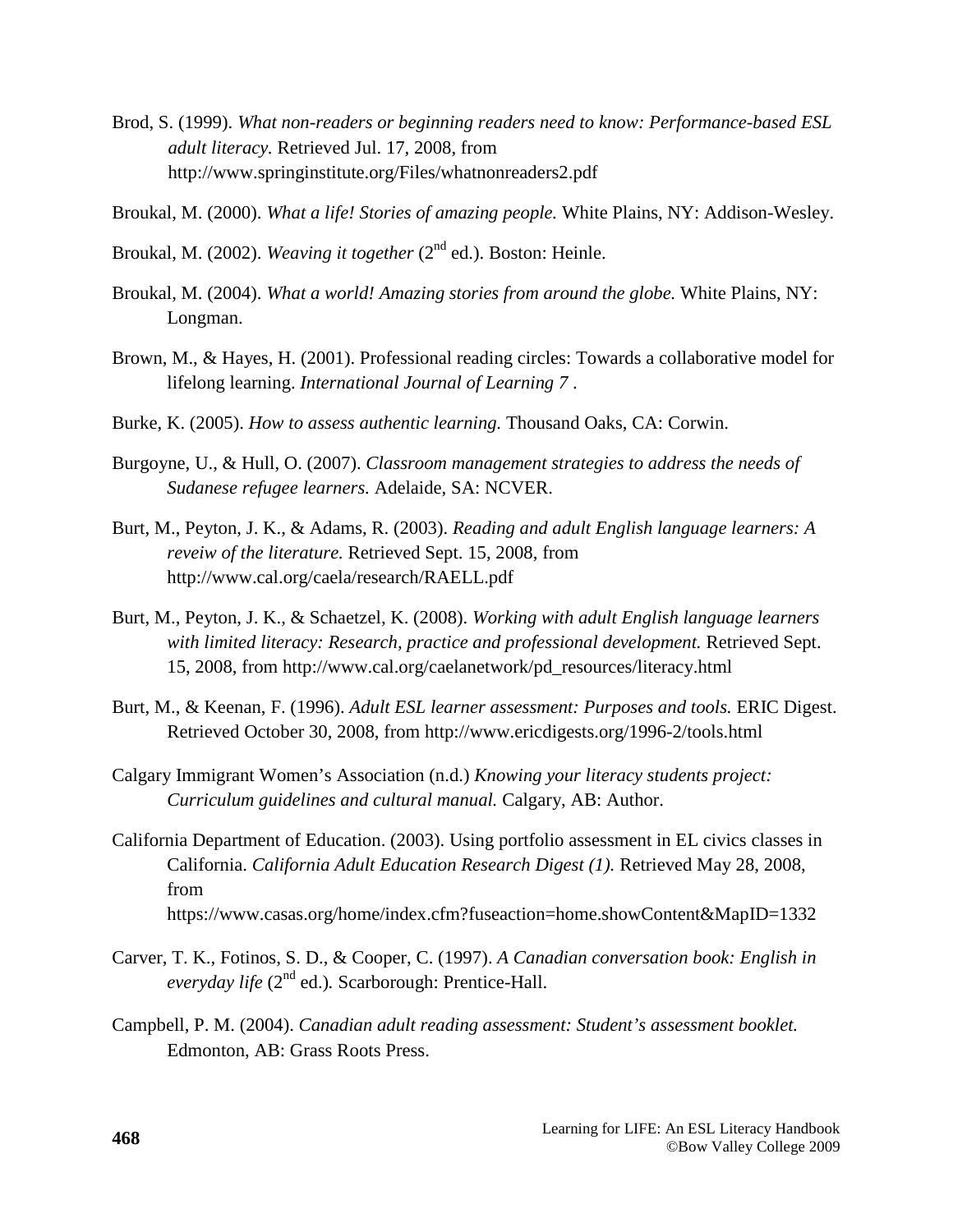- Centre for Canadian Language Benchmarks. (2000). *Canadian language benchmarks 2000.*  Ottawa, ON: Author.
- Centre for Canadian Language Benchmarks. (2000). *Canadian language benchmarks 2000: ESL for literacy learners.* Ottawa, ON: National Literacy Secretariat at Human Resources Development Canada.
- Centre for Canadian Language Benchmarks. (2005). *Canadian language benchmarks literacy placement tool: Volume 1.* Ottawa, ON: Author.
- Centre for Canadian Language Benchmarks. (2005). *Canadian language benchmarks literacy placement tool: Volume 2.* Ottawa, ON: Author.
- Centre for Literacy. (2008). *ESL and literacy: Finding common ground, serving learners' needs*. Montreal, PQ: Author.
- Chandler, C. E. (1990). *Using newspapers in the ESL literacy classroom.* ERIC Digest. Washington, DC: Adjunct ERIC Clearinghouse on Literacy Education for Limited-English-Proficient Adults. (ERIC Document Reproduction Service No. 321619). Retrieved from ERIC database.
- Ciancone, T. (1996). *Numeracy in the adult ESL classroom.* Washington, DC: National Clearinghouse for ESL Literacy Education*.* (ERIC Document Reproductive Service No. ED392316). Retrieved from ERIC database.
- Community Social Planning Council of Toronto. (2005). Renewing Toronto's ESL Programs: Charting a course towards more effective ESL program delivery. Toronto: Community Social Planning Council of Toronto.
- Condelli, L., & Wrigley, H. S. (2006). Instruction, language and literacy: What works study for adult ESL literacy students. In I. van de Craats, J. Kurvers, & M. Young-Scholten (Eds.), *Low-educated second language and literacy acquisition: Proceedings of the inaugural symposium Tilburg University, August 2005* (pp. 111-134). Utrecht, Netherlands: LOT.
- Cooke, M., & Roberts, C. (2007). *Effective teaching and learning: development project report.*  Retrieved December 8, 2008, from http://www.nrdc.org.uk/publications\_details.asp?ID=112#
- Crandall, J., & Peyton, J. K. (1993). *Approaches to adult ESL literacy instruction.* Washington, DC: Center for Applied Linguistics.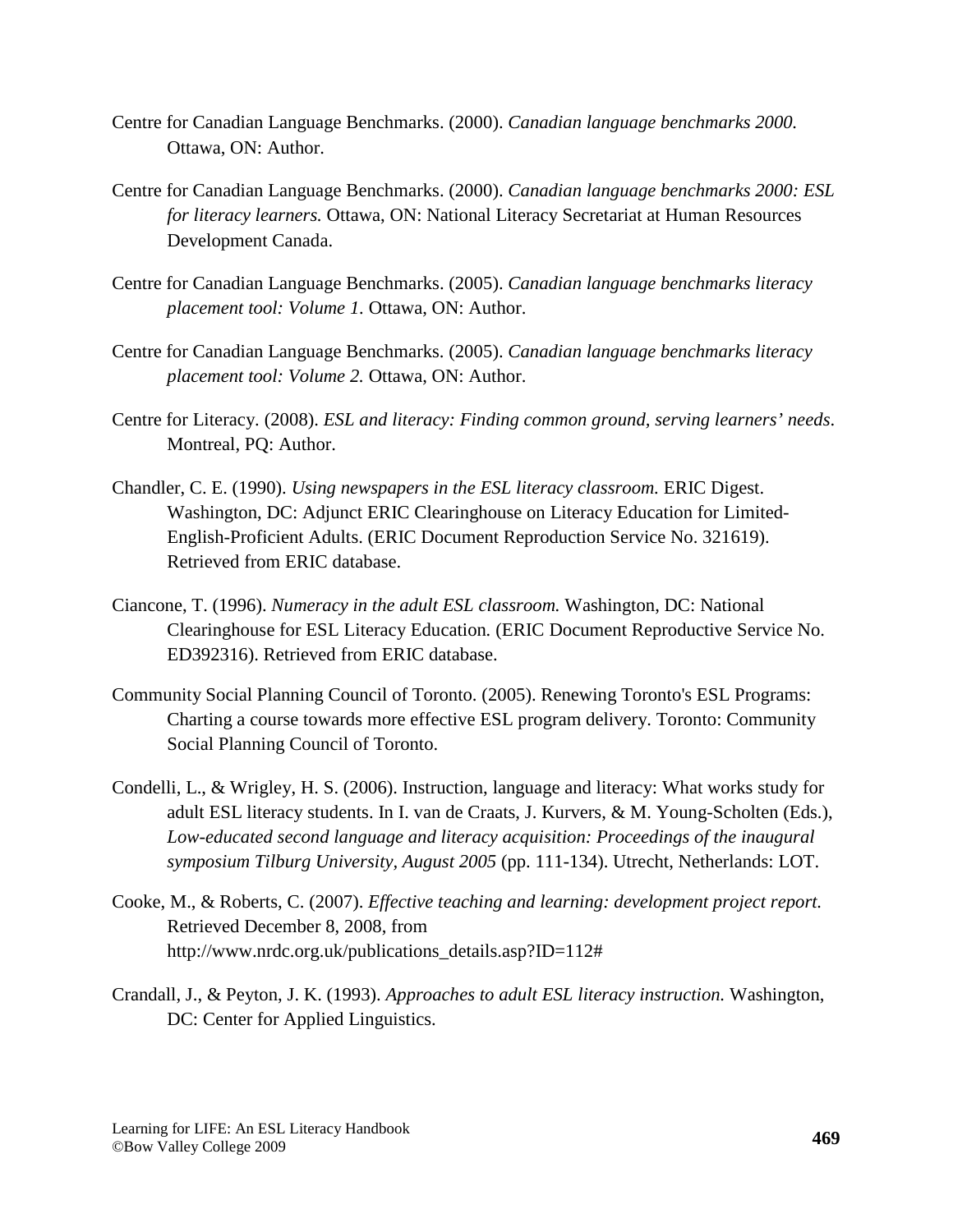- van de Craats, I., Kurvers, J., & Young-Scholten, M. (2005). Research on low educated second language and literacy acquisition. In I. van de Craats (Ed.) *Proceedings of the inaugural symposium (LESLLA* (pp. 7-24). Tilburg: LOT.
- Croydan, A. (2005). *Making it real: Teaching pre-literate adult refugee students.* Retrieved May 11, 2008, from http://literacynow.info/PDF/prelit.pdf
- Cummings, J., Jacot, M., & Parau, A. (2006). *An investigation of best practices in the instruction and assessment of LINC literacy learners in Ontario.* Toronto: Jangles Productions.
- Curriculum Associates. (2003). *Milestones in reading: Book B.* North Billerica, MA: Author.

Curriculum Associates. (2003). *Milestones in reading: Book C.* North Billerica, MA: Author.

Curriculum Associates. (2003). *Milestones in reading: Book D.* North Billerica, MA: Author.

- Darling-Hammond, L., & McLaughlin, M. W. (1995). *Policies that support professional development in an era of reform.* Retrieved December 5, 2008, from http://www.oest.oas.org/iten/documentos/Investigacion/randd-engaged-darling.pdf
- DelliCarpini, M., & Engelmann, S. (2007). Are we meeting the needs of adult ESOL students in their literacy? Retrieved Jan. 20, 2009, from http://www.lacnyc.org/resources/publications/update/Update2006-7/ESOL.pdf
- Department for Education and Skills. (2002). *Skills for Life: The national strategy for improving adult literacy and numeracy skills.* Retrieved October 24, 2008 from www. dfes.gov.uk/readwrite
- Ernst-Slavit, Moore, & Maloney. (2002). Changing lives: Teaching English and literature to ESL students. *Journal of Adolescent and Adult Literacy, 48*(2), 118-128.
- Fenwick, T., & Parsons, J. (1999). A note on using portfolios to assess learning. *Canadian Social Studies, 33*(3), 90-92.
- Feuerstein, R., & Hoffman, M. (1980). *Instrumental enrichment 1: Teacher's notebook: Just a minute; let me think.* Monterey, CA: Curriculum Development Associates.
- Florez, M. C. (1998). Current concepts and terms in adult ESL. Retrieved Jan. 29, 2009, from http://www.cal.org/CAELA/esl\_resources/digests/termsQA.html
- Florez, M. C., & Terril, L. (2003). *Working with literacy-level adult English language learners.*  Retrieved Sept. 15, 2008, from http://www.cal.org/caela/esl\_resources/digests/litQA.html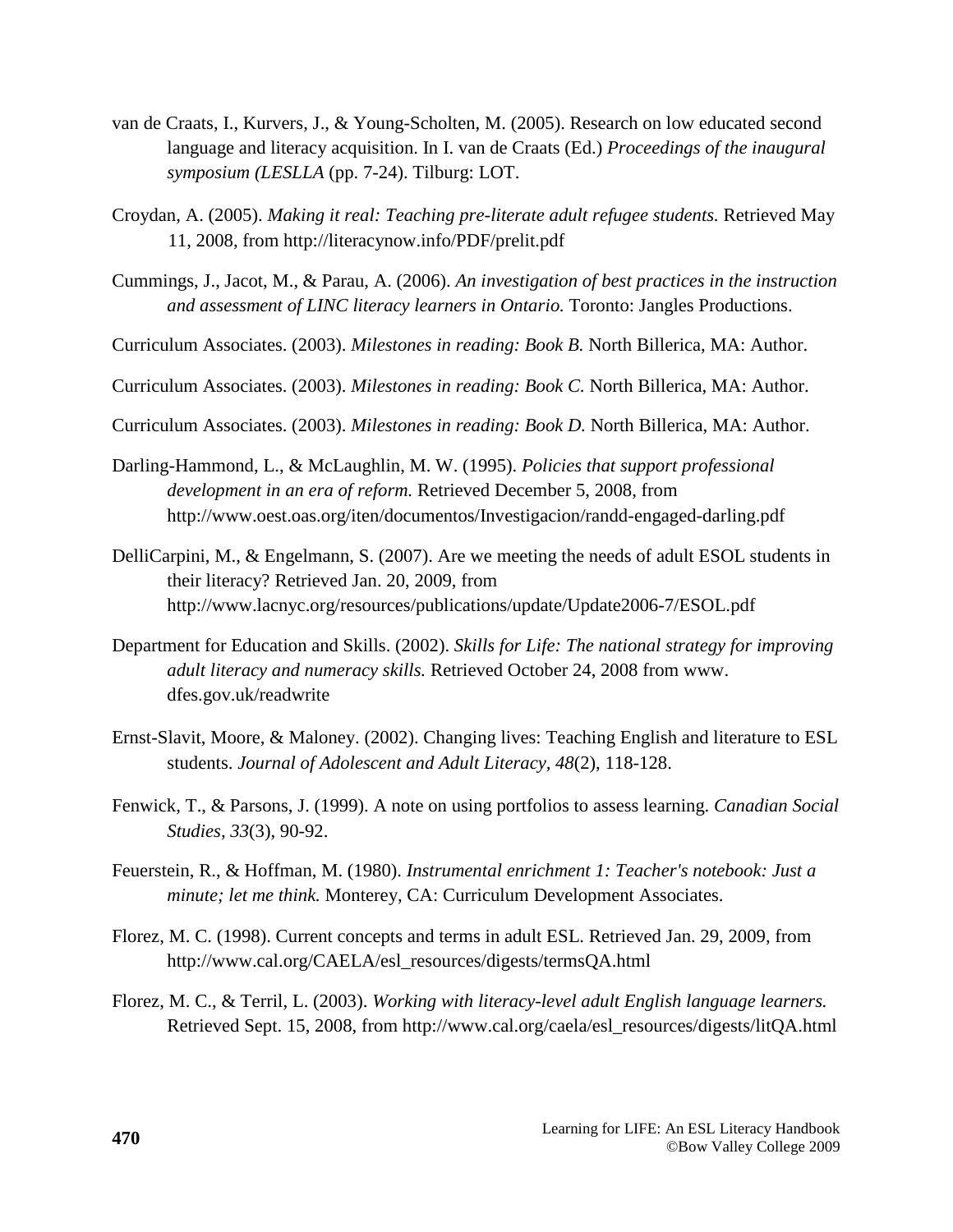- Folinsbee, S. (2007). *Linkages: connecting literacy and English as a second language.* Ottawa, ON: Movement for Canadian Literacy.
- Freire, P. (1972). *Pedagogy of the oppressed.* Harmondsworth: Penguin.
- Freire, P. (1985). *The politics of education*. New York: Bergin and Garvey.
- Gaer, S. (1998). Less teaching and more learning*. NCSALL Focus on Basics*, *2*. Retrieved Sept. 18, 2008, from http://www.ncsall.net/?id=385
- Gallagher, C. (1999). *Lev Semyonovich Vygotsky*. Retrieved Jan. 27<sup>th</sup>, 2009, from http://www.muskingum.edu/~psych/psycweb/history/vygotsky.htm
- Gomez, E. (2000). *Assessment portfolios: Including English language learners in large-scale assessments.* Retrieved Jul. 3, 2008, from http://www.cal.org/resources/Digest/0010assessment.html
- Gunderson, L. (2008). *ESL (ELL) literacy instruction: A guidebook to theory and practice.* New York: Routledge.
- Gunn, M. (2003). Opportunity for literacy? Preliterate learners in the AMEP. *Prospect, 18*(2), 37-53.
- Guth, G. J. A., & Wrigley, H. S. (1992). *Adult ESL literacy programs and practices; A report on a national research study.* San Mateo, CA: Aguirre International. (ERIC Document Reproduction Service No. ED348895). Retrieved from ERIC database.
- Harlen, W. (2003) *Enhancing Inquiry through Formative Assessment.* Exploratorium. San Francisco, CA.
- Hawley, L. (2002). *Needs assessment and learner goal for literacy/low beginning ESL classes*. Oceanside, CA: Miracosta College.
- Heyer, S. (1994). *Easy true stories.* Reading, MA: Addison-Wesley.
- Heyer, S. (1997). *More true stories.* Reading, MA: Addison-Wesley.
- Heyer, S. (1998). *Very easy true stories.* Reading, MA: Addison-Wesley.
- Heyer, S. (2005). *All new very easy true stories.* Reading, MA: Addison-Wesley.
- Holisky, D. A. (1985). *A guideline for teaching literacy: A competency-based curriculum for use with adult ESL students.* Fairfax, VA: Virginia State Department of Education. (ERIC Document Reproduction Service No. ED312907). Retrieved from ERIC database.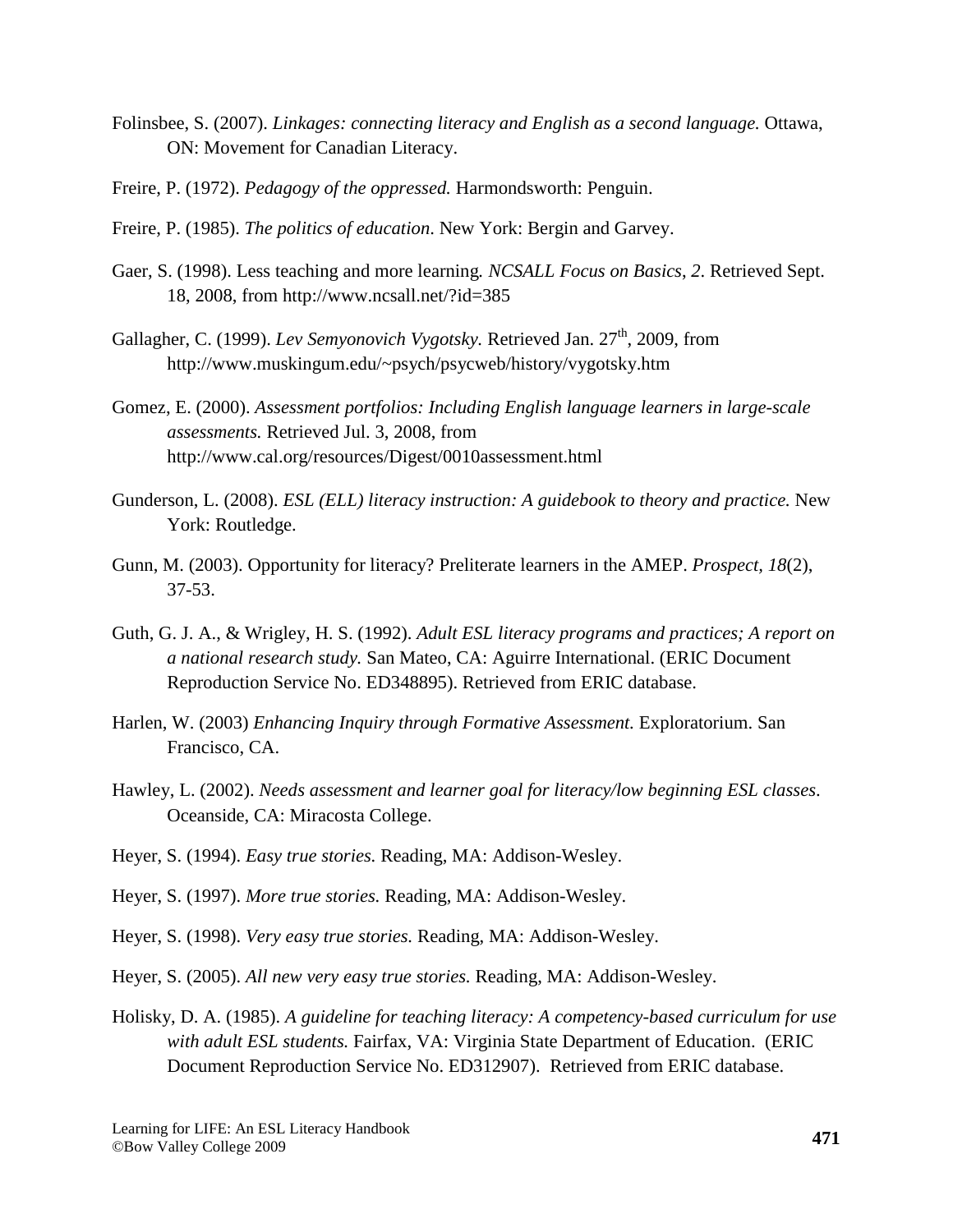- Holt, G. M. (1995). *Teaching low-level adult ESL learners.* ERIC Digest. (ERIC Document Reproduction Service No. ED379965). Retrieved from ERIC database.
- Huerta-Macias, A. (1993). Current terms in adult ESL literacy. ERIC Digest. (ERIC Document Reproduction Service No. ED358750). Retrieved from ERIC database.
- Hum, M. (2006). *This really works: Survival English.* Sittsville, ON: Tutorial Services of Ontario Inc.
- Hum, M. (2006). *This really works: Basic numeracy 2.* Sittsville, ON: Tutorial Services of Ontario Inc.
- Human Resource and Skills Development Canada. (2003). *Literacy in the information age: Highlights from the final report of the international adult literacy survey*. Retrieved Jan. 13, 2009, from http://www.hrsdc.gc.ca/eng/hip/lld/nls/Surveys/ialsfrh.shtml
- Human Resource and Skills Development Canada. (2006). *Essential skills.* Retrieved Jan. 30, 2009, from http://www.hrsdc.gc.ca/eng/hip/hrp/essential\_skills/essential\_skills\_index.shtml
- Illinois Resource Center. (2005). *Methods and strategies: Introduction to English as a second language instructional approaches.* Retrieved Feb. 2, 2009, from http://www.thecenterlibrary.org/cwis/cwisdocs/methods-esl.html
- Immigration and Refugee Board of Canada. (2007). Frequently asked questions. Retrieved Jan. 12, 2009, from http://www.irb-cisr.gc.ca/en/about/faqs/index\_e.htm#rpdfaq5
- Indiana Department of Education. (n. d.). *Effective programs for English language learners (ELL) with interrupted formal education*. Retrieved Dec. 2, 2008, from http://www.doe.in.gov/lmmp/pdf/effective\_programs\_ell.pdf
- Kerka, S. (1995). *Not just a number: Critical numeracy for adults.* Columbus, OH: ERIC Clearinghouse on Adult Career and Vocational Education. (ERIC Document Reproduction Service No. ED385780). Retrieved from ERIC database.
- Knowles, K. (2007). *My red book.* Winnipeg, MB: Osu Children's Library Fund.
- Leary, N. (2006). *Portfolio evaluation: How does it work in adult literacy? Fieldnotes for ABLE Administrators.* Retrieved Jul. 2, 2008, from http://www.able.state.pa.us/able/lib/able/fieldnotes06/fn06portfolio.pdf
- Leong, M., & Collins, L. (2007). *Bridging the gap: A framework for teaching and transitioning low literacy immigrant youth.* Calgary, AB: Bow Valley College.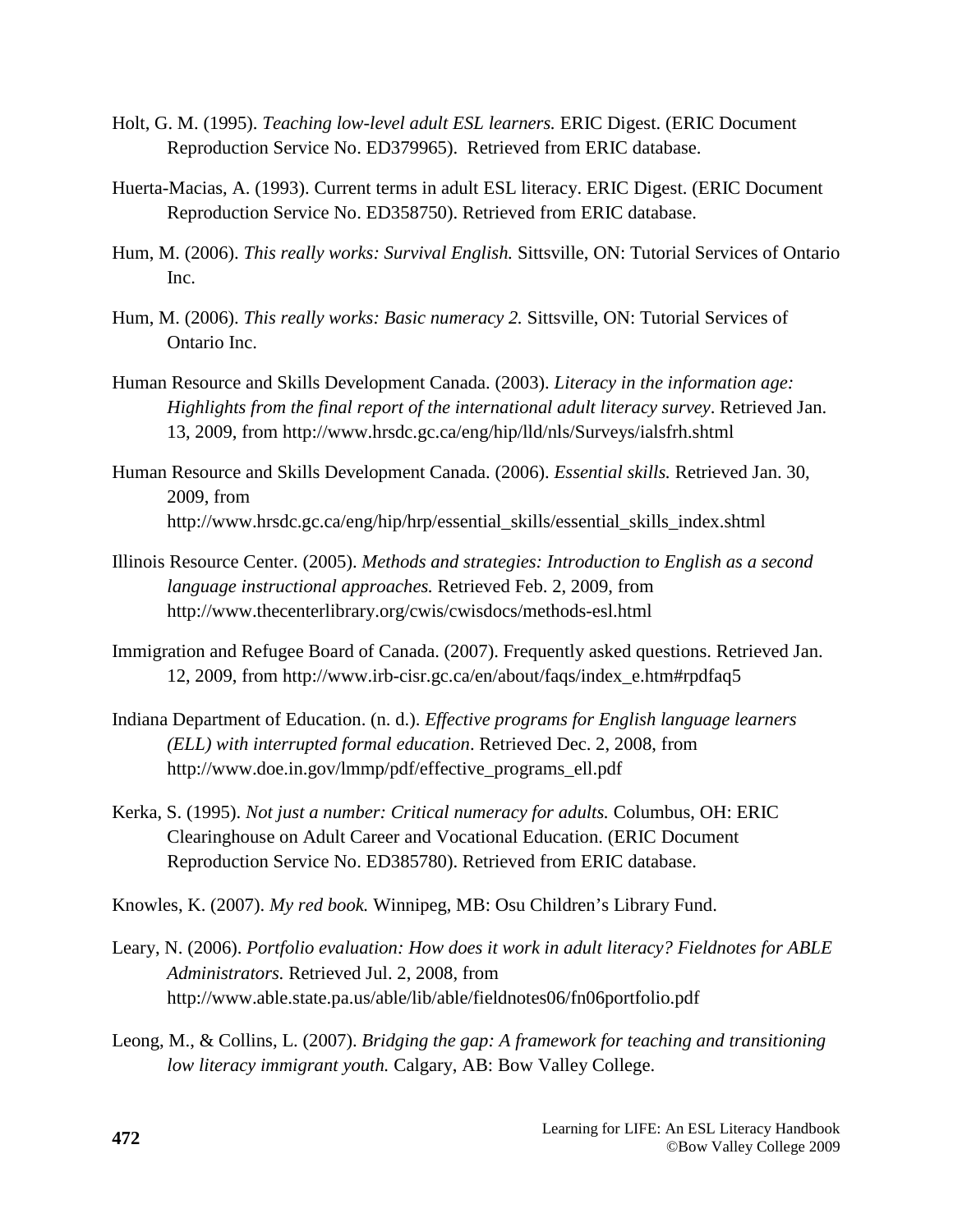- Ligon, F., Tannenbaum, E. & Rodgers, C. R. (1990). *Picture stories: Language and literacy acquisition for beginners.* Reading, MA: Addison-Wesley.
- Ligon, F., Tannenbaum, E. & Rodgers, C. R. (1992). *More picture stories: Language and problem-posing activities for beginners.* Reading, MA: Addison-Wesley.
- Literacy Alberta. (2006). *Literacy – for a life of learning: A collaborative process toward a proposed literacy policy for all Albertans*. Retrieved Nov. 20, 2008, from http://www.nald.ca/library/research/lifelern/lifelern.pdf
- Luft, C. (2005). *Pebbles in the sand: A program for immigrant women.* Unpublished master's thesis, University of Calgary, Calgary, AB.
- Manitoba Labour and Immigration. (2004). *Collaborative language portfolio assessment: Manitoba best practice guide.* Winnipeg, MB: Adult Language Training Branch.
- Manzanaro, P. (2005). *Scholastic first picture dictionary.* Markham, ON: Scholastic.
- Massaro, J. (2004). *Adult ESL literacy resource survival guide for instructors.* Vancouver: ELSA Net.
- McPherson, P. (2007). *Course Planning for preliterate and low-literacy learners.* Retrieved Sept. 15, 2008, from http://www.ameprc.mq.edu.au/docs/fact\_sheets/Teaching\_Issues\_Fact\_Sheet\_10.pdf
- Meltzer, J., & Hamann, E. T. (2004). *Meeting the literacy development needs of adolescent English language learners through content area learning.* Providence, RI: The Education Alliance at Brown University.
- Millar, D. (1997) *Second language students in Canadian literacy programs: Current issues and concerns.* Retrieved Nov. 20, 2008, from http://www.nald.ca/library/research/slsinclp/cover.htm
- Mikulecky, B. S., & Jeffries, L. (2003). *More reading power* (2<sup>nd</sup> revised ed.). White Plains, NY: Pearson.
- Mikulecky, B. S., & Jeffries, L. (2004). *Basic reading power* (2<sup>nd</sup> revised ed.). White Plains, NY: Pearson.
- Mikulecky, B. S., & Jeffries, L. (2005). *Reading power* (3rd ed.). White Plains, NY: Pearson.

Mikulecky, B. S., & Jeffries, L. (2007). *Advanced reading power*. White Plains, NY: Pearson.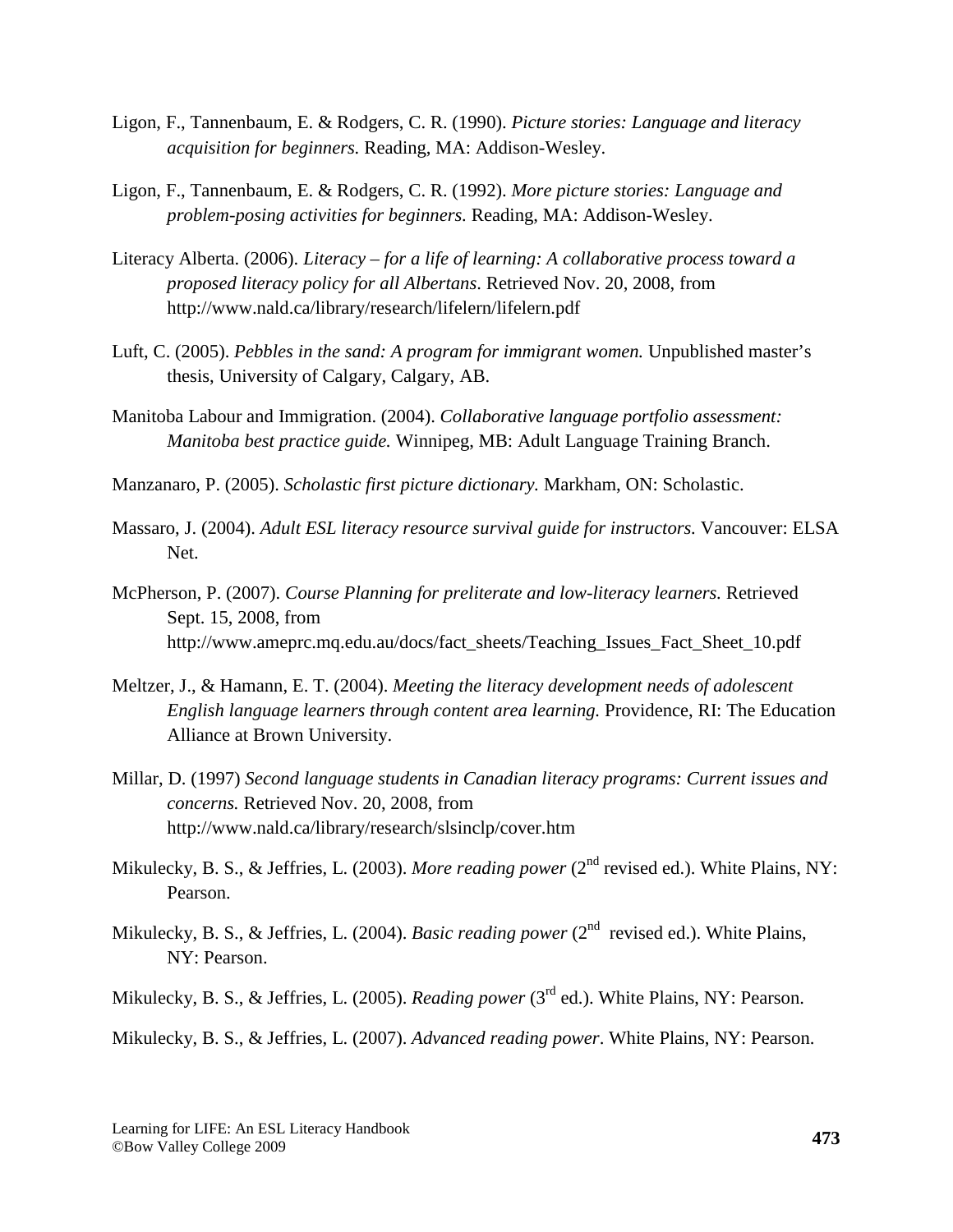- Molinsky, S. J., & Bliss, B. (1995). *Expressways: Activity workbook 2* (2<sup>nd</sup> ed.). Don Mills, ON: Prentice-Hall.
- Molinsky, S. J., & Bliss, B. (1996). *Expressways: Activity workbook 1* (2<sup>nd</sup> ed.). Don Mills, ON: Prentice-Hall.
- Molinsky, S. J., & Bliss, B. (1997). *Word by word basic beginning workbook.* Don Mills, ON: Prentice-Hall.
- Moore, S. (2007). Researching appropriate assessment for low/pre-literacy adult ESL learners: results, issues and challenges. *Prospect 22*(2), 25-38.
- Mora, J. K. (2008). Second-language teaching methods: Principles and procedures. Retrieved Jan. 27, 2009, from http://coe.sdsu.edu/people/jmora/ALMMethods.htm
- Moss, D., & Van Duzer, C. (1988). *Project-based learning for adult English language learners.* Retrieved Feb. 2, 2009, from http://www.cal.org/Caela/esl\_resources/digests/ProjBase.html
- Moss, D., & Ross-Feldman, L. (2003). *Second language acquisition in adults: From research to practice.* Retrieved Nov. 19, 2008, from http://www.cal.org/caela/esl\_resources/digests/SLA.html
- Mrowicki, L. (1990). *First words in English.* Palatine, IL: Linmore.
- Muir, D. (2003). English and literacy teaching and learning strategies for newly arrived humanitarian refugee students from Sudan. Retrieved Jan. 27, 2009, from http://sora.akm.net.au/publish.php?subaction=showfull&id=1071177704&archive=&start \_from=&ucat=38&
- Nishio, Y. W. (1998). *ESL literacy: Student book.* White Plains, NY: Longman.
- North Vancouver School District (2004). *Reading 44: A core reading framework.* Vancouver: Author.
- Ontario Literacy Coalition. (2007). *Creating a bridge: A snapshot of ESL literacy in Ontario.*  Ontario Literacy Coalition.
- Peyton, J., & Crandall, J. (1995). *Philosophies and approaches in adult ESL instruction.*  Retrieved Jun. 5, 2008, from http://www.cal.org/caela/esl\_resources/digests/PEYTON.html
- Peyton, J. K., & Reed, L. (1990). *Dialogue journal writing with nonnative English speakers*. Alexandria, VA: Teachers of English to Speakers of Other Languages, Inc.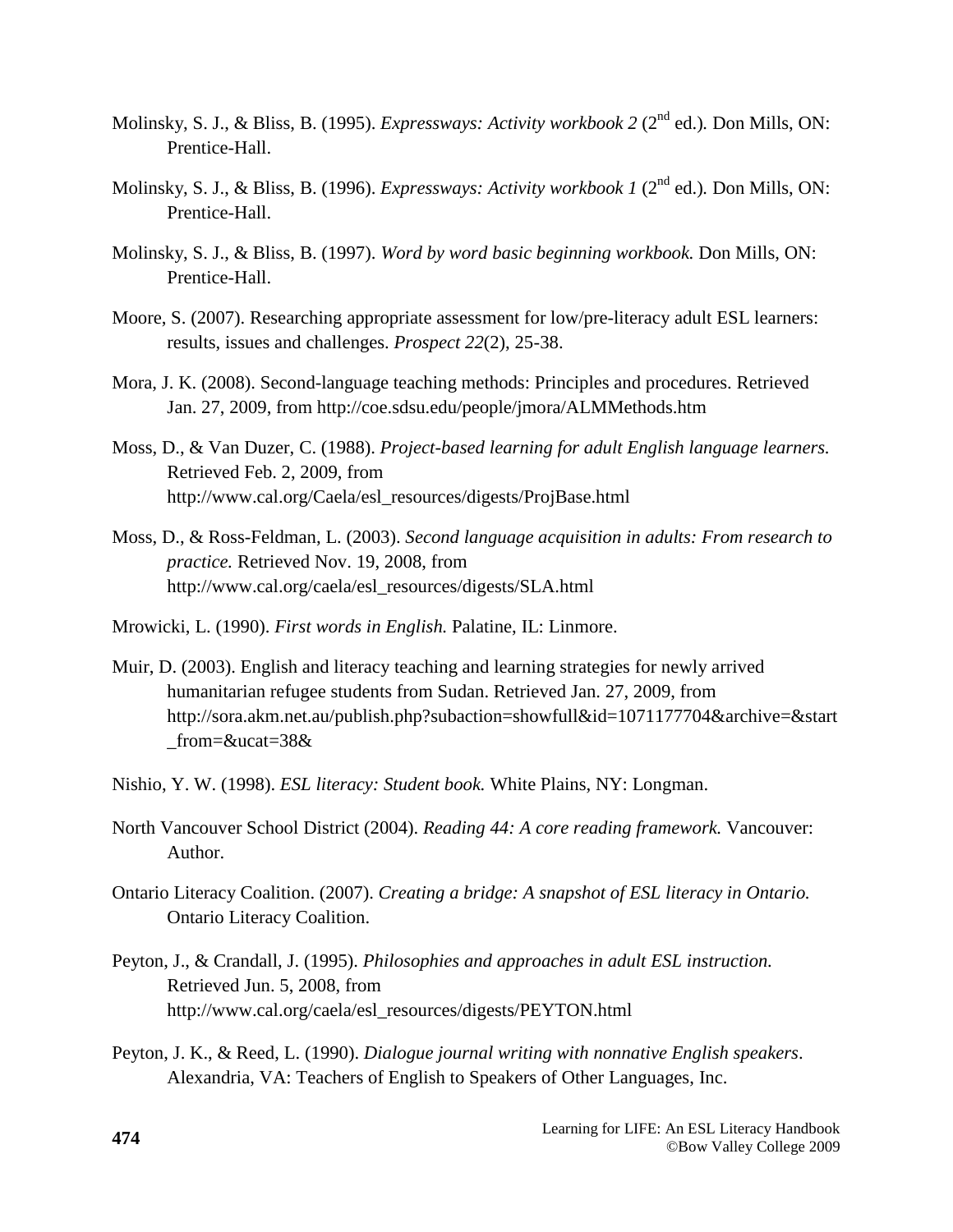- Price-Hosie, S. (2005). *All about literacy: A how to book for classroom teachers of literacy level adult ESL.* Vancouver, BC: Trafford.
- Quigley, A., Folinsbee, S., & Kraglund-Gauthier, W. L. (2006). *State of the field report: Adult literacy.* Retrieved Jan. 13, 2009, from http://www.nald.ca/library/research/sotfr/adultlit/adultlit.pdf
- Rivera, K. M. (1990). *Developing Native language literacy in language minority adults.* ERIC Digest. (ERIC Document Reproduction Service No. ED358747). Retrieved from ERIC database.
- Rivera, K. M. (1999). *Native language literacy and adult ESL education.* Washington, DC: National Clearinghouse for ESL Literacy Education. (ERIC Document Reproduction Service No. ED439628). Retrieved from ERIC database.
- Shackelford, R. L. (1996). Student portfolios: A process/product learning and assessment strategy. *The Technology Teacher. 55*(8), 31-36.
- Sousa, D. A. (2006). *How the brain learns.* Newbury Park, CA: Corwin Press.
- Spiegel, M., & Sunderland, H. (2006). *Teaching basic literacy to ESOL learners*. London: South Bank University, LLU+.
- Taylor, M. (1992). The language experience approach and adult learners. Retrieved Nov. 19, 2008, from http://www.cal.org/caela/esl\_resources/digests/LEA.html
- Teachers of English as a Second Language Association of Ontario. (2004). TESL Ontario position paper on the adult education review in Ontario. Toronto: Author.
- Templin-Imel, G. (1996). *The basic Oxford picture dictionary literacy program*. New York: Oxford University Press.
- Terdy, D., & Bercovitz, L. (1989). *Home English literacy for parents: An ESL family literacy curriculum.* Des Plaines, IL: Northwest Educational Cooperative. (ERIC Document Reproduction Service No. ED332560). Retrieved from ERIC database.
- Trudell, S. (2002). Portfolios in the ESL classroom: A critical review of the literature*. LORE: Rhetoric, Culture and Writing, 2*(1), pp. 9-15.
- Trupke-Bastidas, J., & Poulos, A. (2007). Improving literacy of L1-non-literate and L1-literate adult English as a second language learners. *MinneWITESOL, 24*, 1-18.

Ulmer, Mike. (2001). *M is for maple.* Chelsea, MI: Sleeping Bear.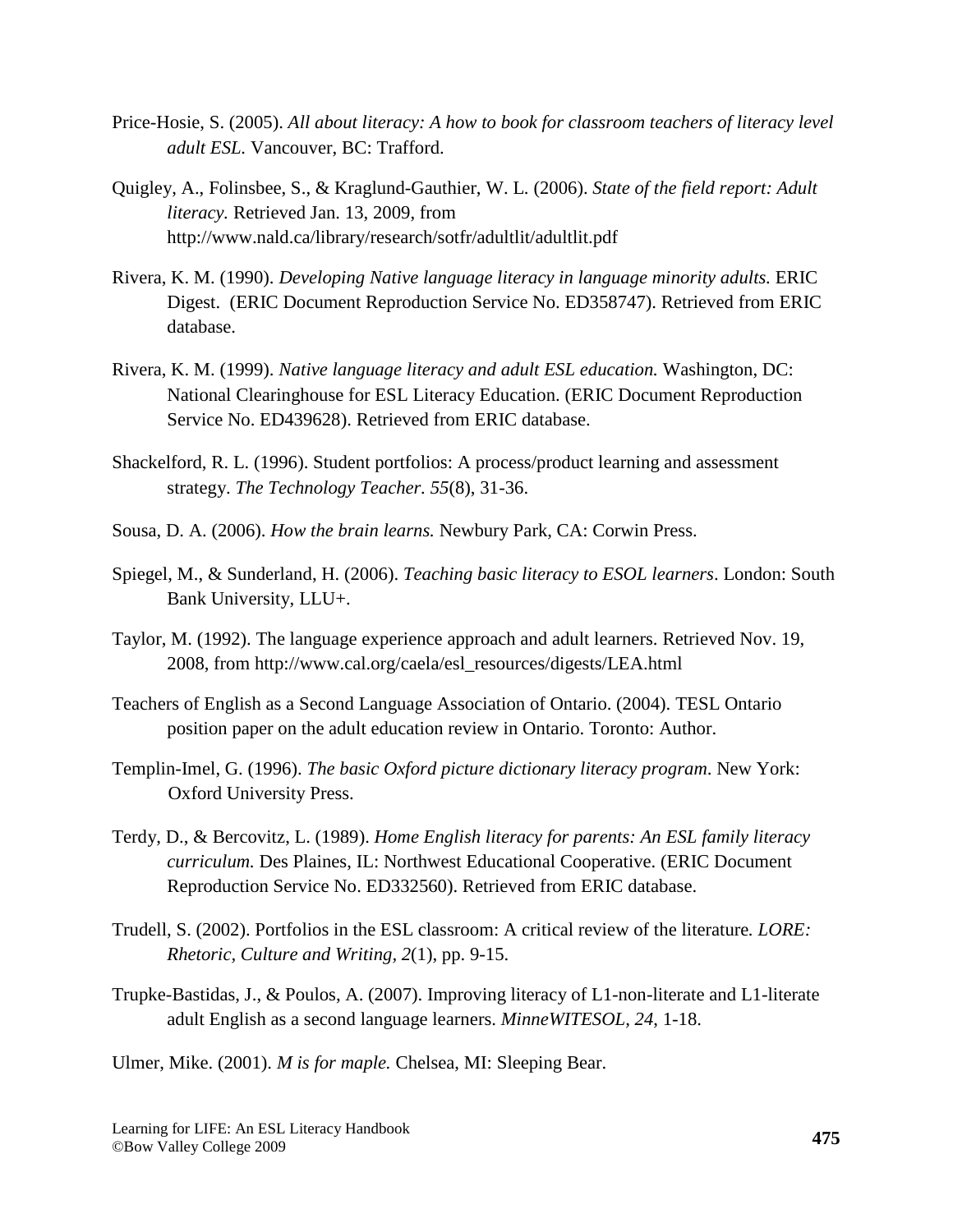- Valdez Pierce, L. (2002). Performance based assessment: Promoting achievement for English language learners*.* Retrieved Feb. 2, 2009, from http://www.cal.org/resources/archive/news/2002fall/CLLNewsBulletin\_Fa02c.pdf
- Vanderstel, S. (n.d.). *Professional development and Indiana teachers.* Retrieved Dec. 3, 2008, from http://www.connerprairie.org/historyonline/profdev.html
- Vinogradov, P. (2008). Maestra! The letters speak: Adult ESL students learning to read for the first time. *MinneTESOL, 25*, 1-9.
- Walqui, A. (2000). *Access and engagement: program design and institutional approaches for immigrant students in secondary schools.* McHenry, IL and Washington, DC: Delta Systems and Center for Applied Linguistics.
- Watson-Gegeo, K. A. (1988). Ethnography in ESL: Defining the essentials. *TESOL Quarterly, 22*(4), 575-592.
- Wenger, E. (1998). *Communities of practice: learning, meaning, and identity.* New York: Cambridge UP.
- White, T. (1998). *Look again: Pictures for language development and life skills* (Revised ed.). Provo, UT: Alta.
- Wigglesworth, G. (2005). Research in use of L1 in adult learning settings. In D. E. Murray (Ed.) *First language support in adult ESL in Australia* (pp. 2-11). Sydney: National Centre for English Language Teaching and Research.
- Williams, A., & Nicholas, H. (2005). Responding to younger learners with minimal or no schooling. Retrieved Jan. 23, 2009, from http://www.ameprc.mq.edu.au/docs/fact\_sheets/06Teachingissues.pdf
- Wilson, C. (2007). *Skills for jobs: Job numeracy*. Edmonton, AB: Norquest College.
- Wilson, C. (2008). *Skills for jobs: Job literacy*. Edmonton, AB: Norquest College.
- Wrigley, H. S. (1992). *Q&A: Learner assessment in adult ESL literacy.* San Mateo, CA: Aguirre International.
- Wrigley, H. S. (1993). *Innovative programs and promising practices in adult ESL literacy*. Washington, DC: National Clearinghouse on Literacy Education. (ERIC Document Reproduction Service No. ED358748). Retrieved from ERIC database.
- Wrigley, H. S. (1998). Knowledge in action: The promise of project-based learning*. NCSALL Focus on Basics*, 2. Retrieved Jun. 25, 2008, from http://www.ncsall.net/?id=384